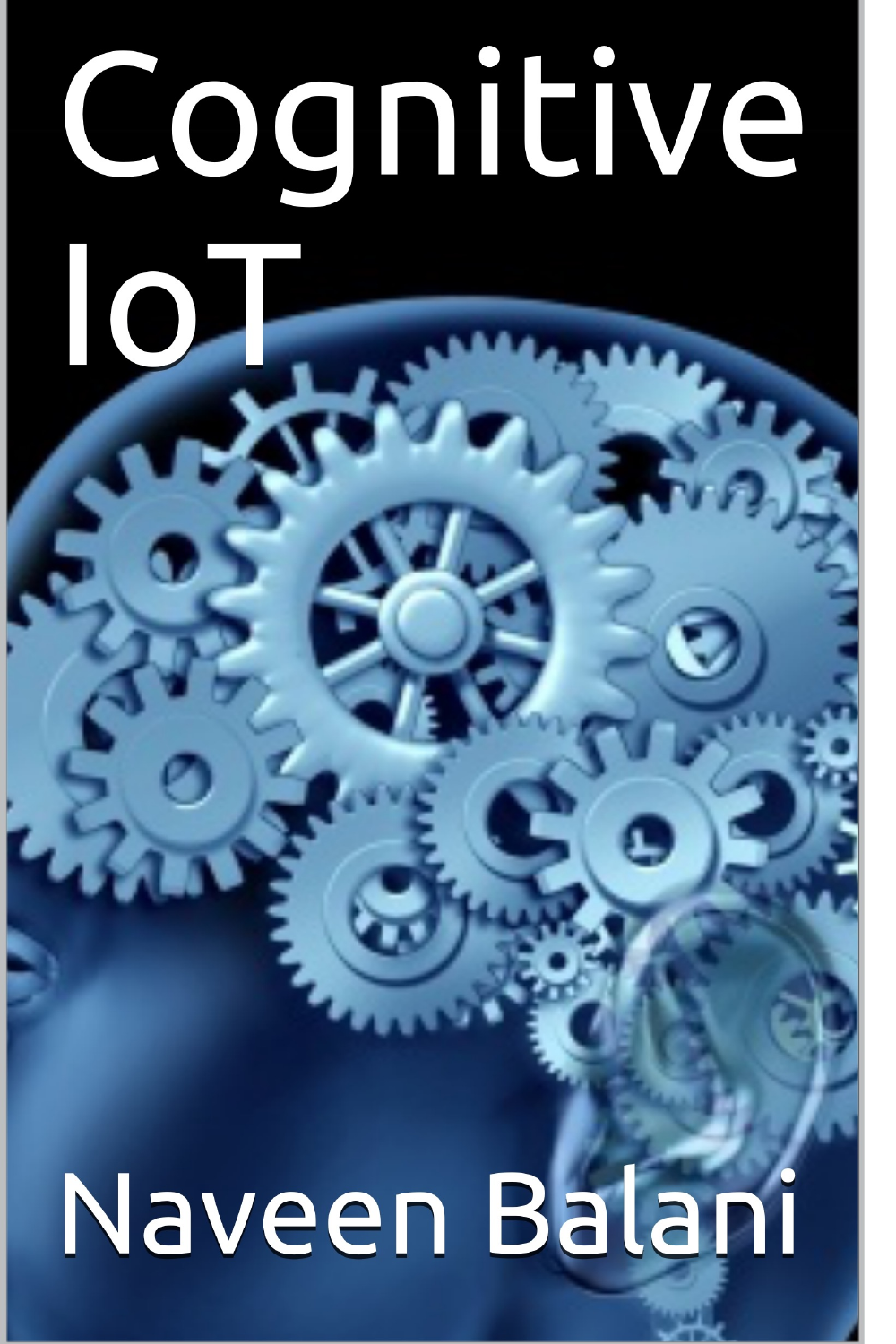### **Cognitive IoT**

#### By Naveen Balani [\(http://naveenbalani.com](http://naveenbalani.com) )

Copyright @ 2015 by Naveen Balani.

All rights reserved. No part of this publication may be reproduced, distributed, or transmitted in any form or by any means, including photocopying, printing, recording, or other electronic or mechanical methods, without the prior written permission of the publisher.

All other trademarks or registered trademarks are the property of their respective owners.

December 2015: First Edition

Last Updated: 5th December 2015

Although the author and publisher have made every effort to ensure that the information in this book was correct at press time, the author and publisher do not assume and hereby disclaim any liability to any party for any loss, damage, or disruption caused by errors or omissions, whether such errors or omissions result from negligence, accident, or any other cause. Use of the information and instructions contained in this work is at your own risk.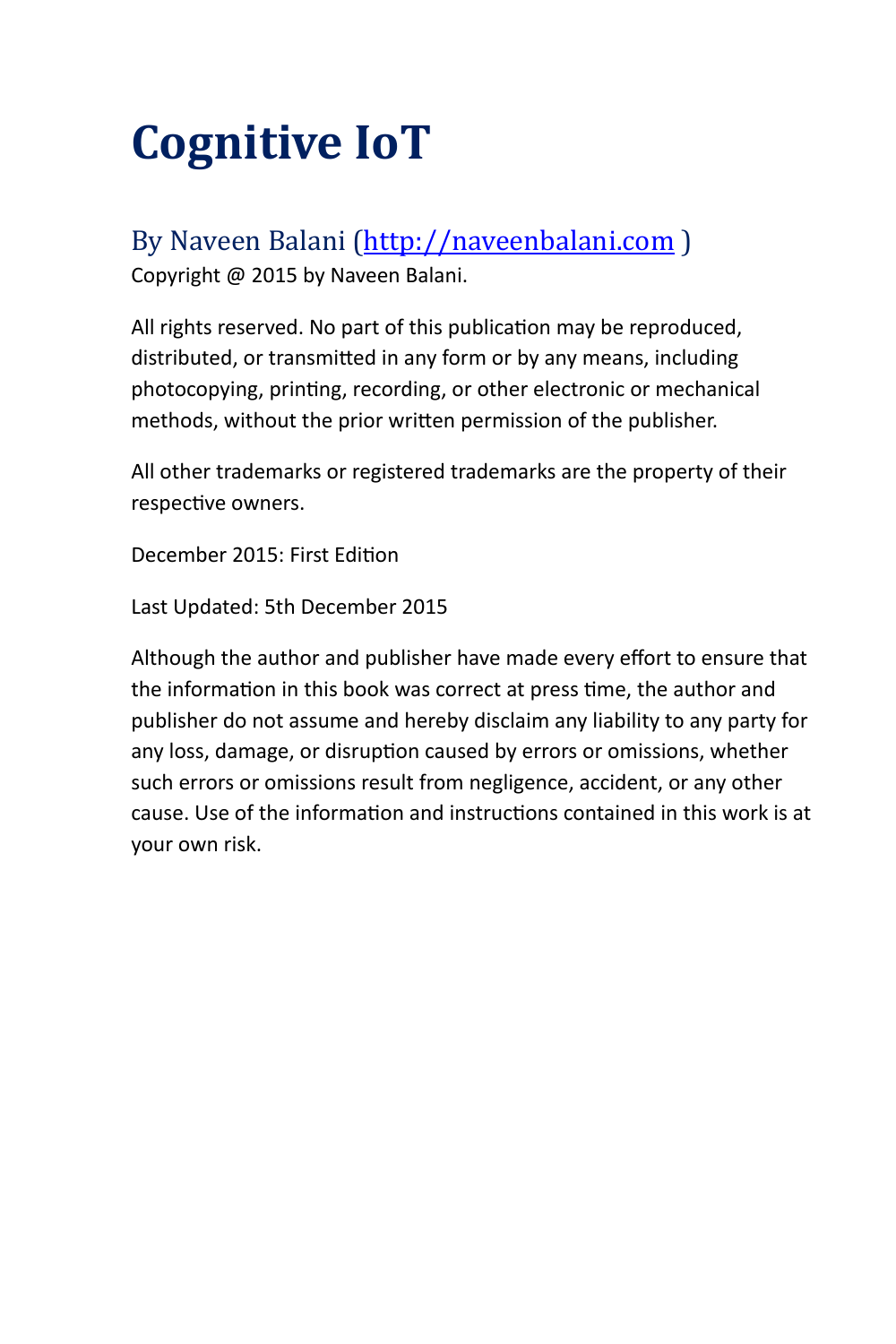#### **Introduction**

This is a short ebook under 15 pages targeted to get an overview on Internet of Things and Cognitive Computing and synergies between them.

The book has 4 sections -

- 1. Introduction to Internet of Things.
- 2. Introduction to Cognitive Computing.
- 3. Cognitive Internet of Things
- 4. The architecture of a connected world.

#### **Introduction to Internet of Things**

It's 5:30 am in the morning, I have a flight to catch at 7:00 am, I wake up, get ready and rush to catch up the flight to see its late by 1 hour, I didn't receive any SMS on the flight delay. I wish I could have checked the flight status before leaving or would be better my alarm could have rung after checking my flight status, changed my taxi booking and given me sufficient time to sleep. Well, I am not day dreaming and welcome to the world of IoT, where such kind of experiences is a reality. These are just one of the many experiences. The real experiences would be technology touching our everyday lives and making it easier and a better place to live.

If you haven't heard about IoT, IoT is -

"Internet of Things is a vision where every object in the world has the potential to connect to the Internet and provide their data so as to derive actionable insights on its own or through other connected objects"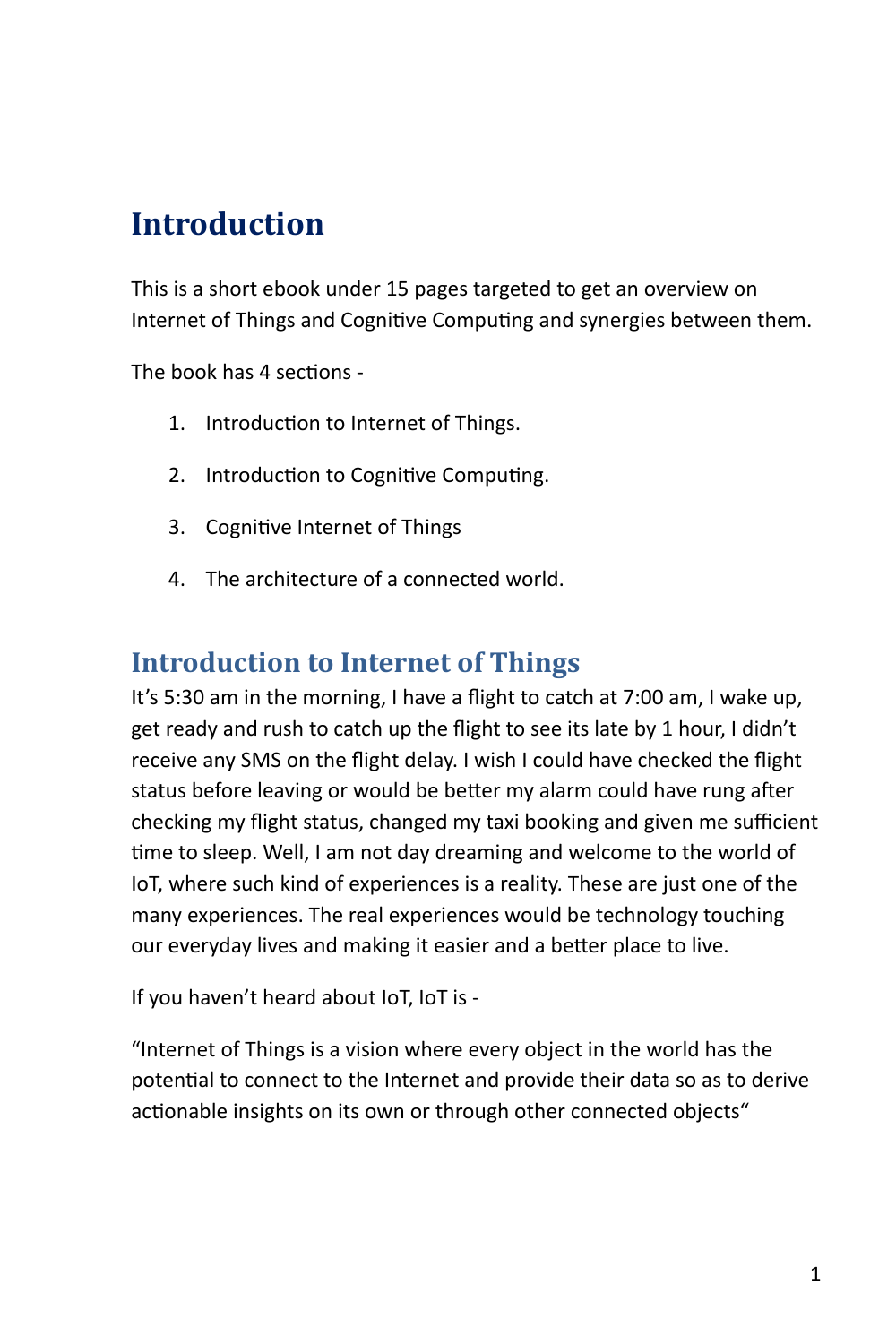

The object can be anything  $-$  a vehicle, machinery, airport, city, people, phone, shoe or the clock I described earlier. From a connected vehicle solution, you can understand the driver behaviour and vehicle usage patterns, from a connected machines solution you can determine when do machines need servicing, from a connected airport solution you can understand many things like - how much time the passenger needs to wait for check-in and security, from an operational perspective it could help to optimize the passenger movement and ensure the right equipment are available at the right time to ensure quick serviceability and finally say, from a connected footwear solution you can understand how much you have run so far and your app can automatically purchase a new pair of shoes based on the remaining shoe life. From a technical perspective to track the data and send/receive information, the object should be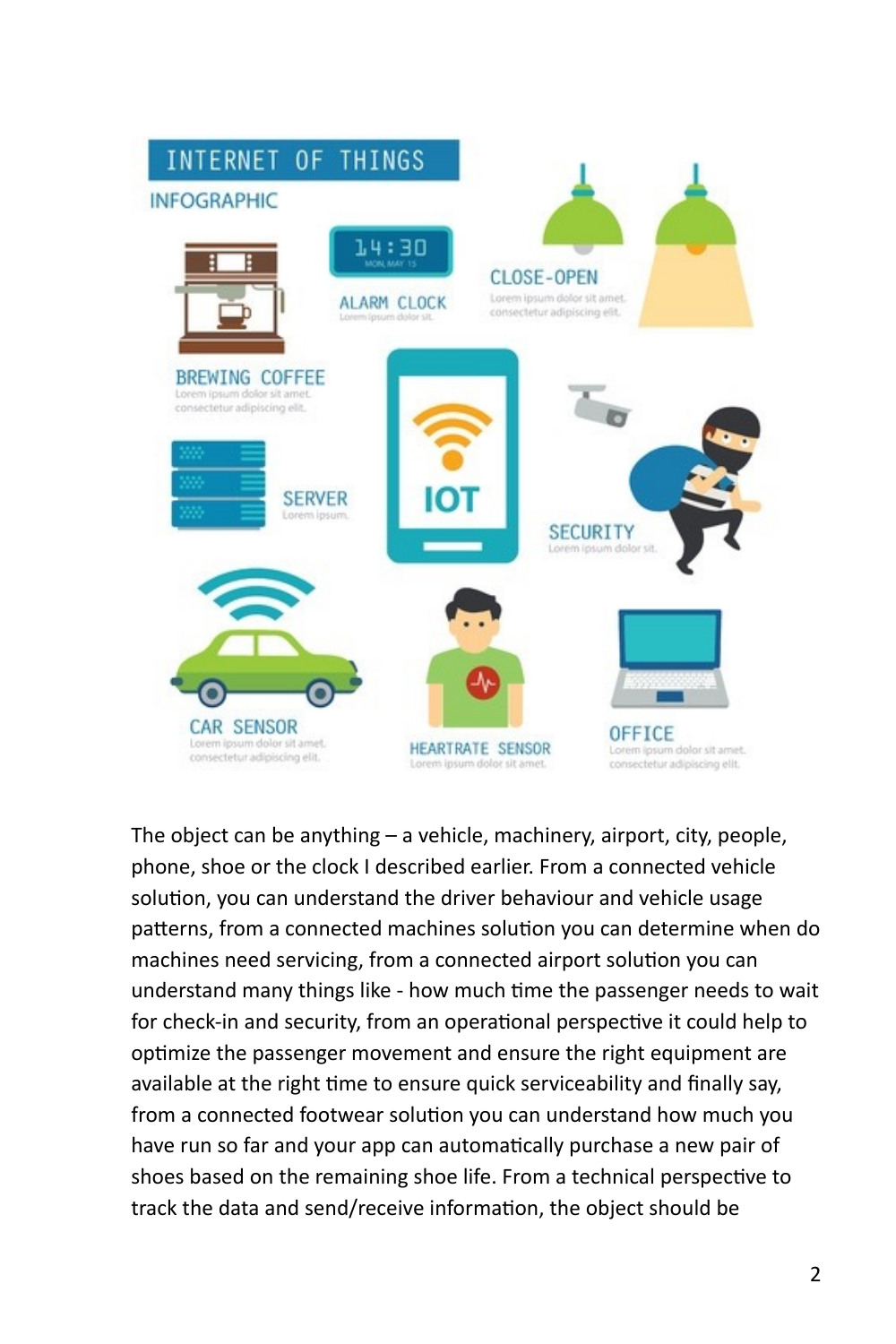equipped with some kind of sensors and controllers, plus connected to the some medium (internet) to send/receive information. IoT can be thought of Object + Sensor/Controller's + Medium (Internet) + Analytics to derive the business outcome. Though technologies have been around, it's now under a new umbrella, to take care of new possibilities and opportunities.

As we can see, it's not just about connectivity, but how to use the connected data in the context of your application or for that matter other connected solutions to derive insights which can't be uncovered before. Today we are seeing data (both structured and unstructured) growing by leaps and bounds available through mediums like blogs, social media, transactional systems, etc. With the advent of the IoT, you will see a large volume of raw data emitting from devices like sensors. Such huge and complex set of data, if not attended to, can go wasted and opportunity lost in terms of building a smart environment around us.

Today we are living in the world of disruptive technologies where every kind of technology is connected to form a solution. IoT is no exception. With over 100+ vendors providing 100+ devices, services and platforms to build IoT applications, and plus we have existing systems having already employed some connectivity and automation, like manufacturing plants, it is going to take a huge effort in making this vibrant heterogeneous environment of devices talk to each other. While focusing on the issue of addressing this web of complexity, understanding the real benefit of loT and most importantly how to get started on IoT is lost. If you are looking to get started on and building IoT applications, I would like to recommend my book on Enterprise  $I$ oT – A Definitive handbook (http:// www.amazon.com/Enterprise-IoT-Definitive-Naveen-Balani-ebook/dp/

B01724HIOC/)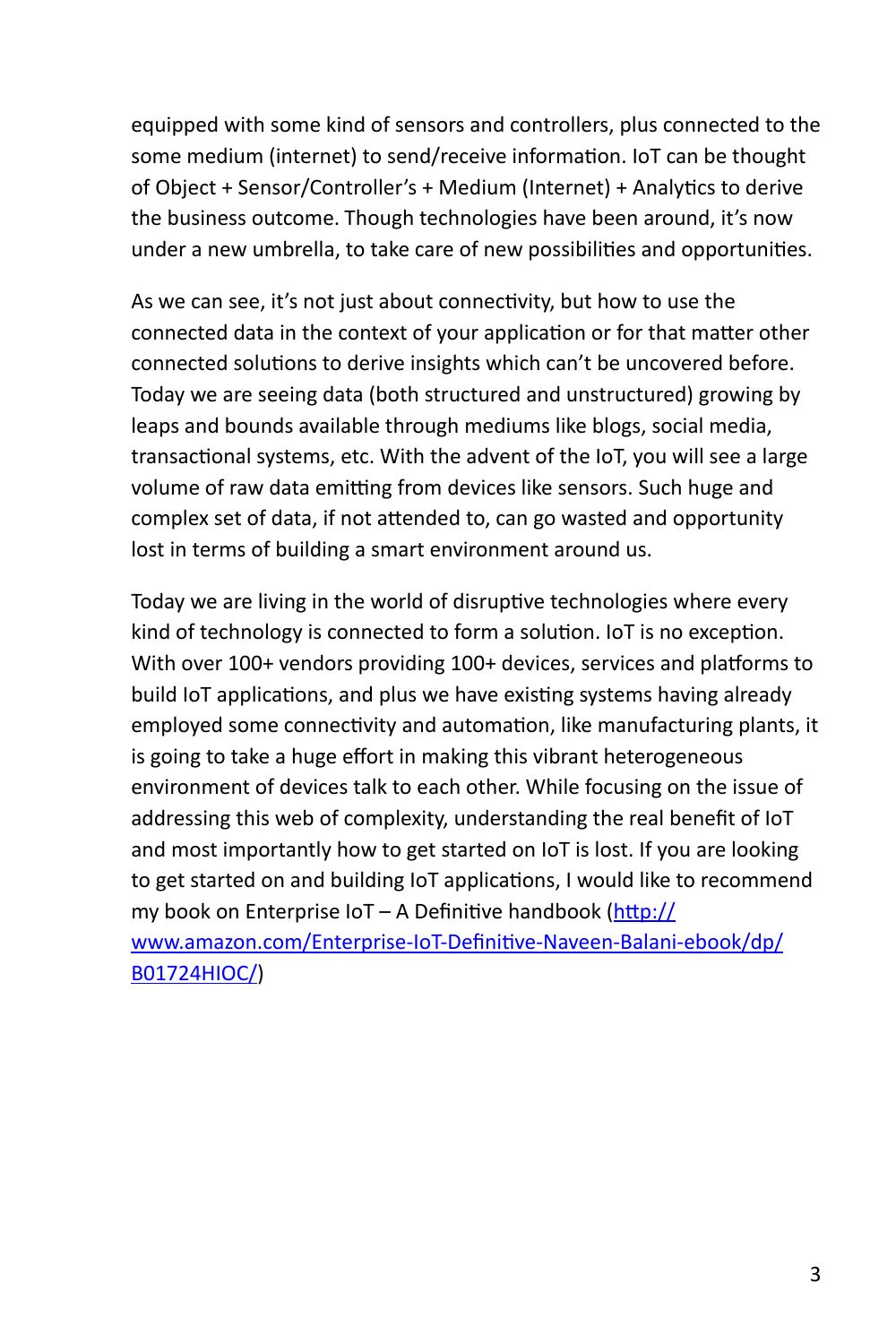#### **Introduction to Cognitive Computing**

Cognitive computing are systems that are designed to make computers think and learn like a human brain. Similar to an evolution of a human mind from a newborn to teenager to an adult, where new information is learned and existing information augmented, cognitive system learn through the vast amount of information fed to it. Such a system is trained on a set of information or data so that it can understand the context and help in making informed decisions.



For example, if you look at any learning methodology, a human mind learns and understands the context. It is able to answer questions based on learning's and also make an informed judgement based on prior experiences. Similarly, cognitive systems are modelled to learn from past set of reference data set (or learning's) and enable users to make informed decisions. Cognitive systems can be thought of nonprogramming systems which learn through the set of information, training, interactions and a reference data set.

#### **Cognitive Computing and IoT**

Cognitive Internet of Things is about enabling current IoT technologies with human-like intelligence.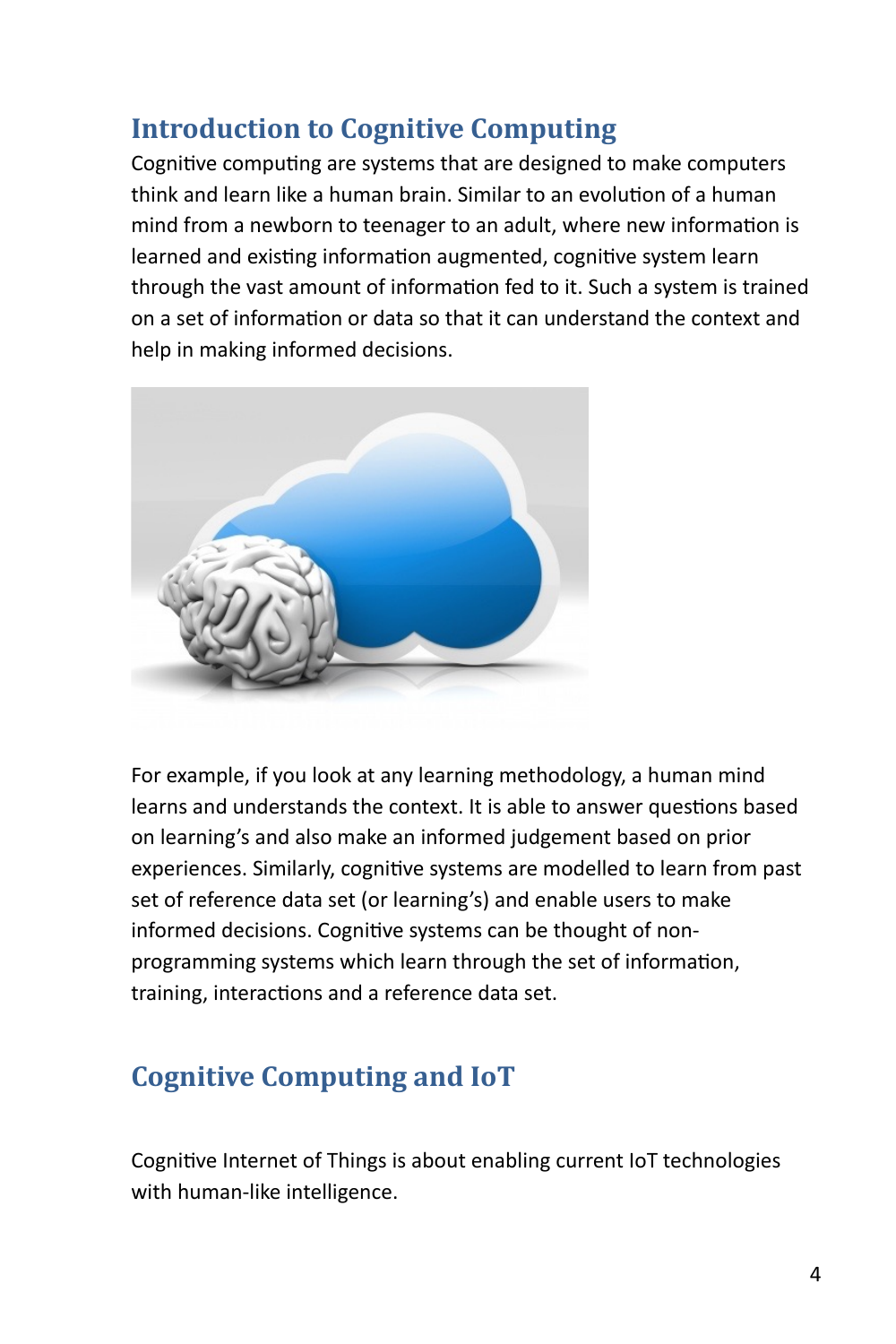Cognitive systems in the context of IoT would play a key role in future. Imagine 10 years down the line where every piece of a system is connected to the internet and probably an integral part of everyday lives and information being shared continuously, how you would like to interact with these smart devices which surround you. It would be virtually talking to smart devices and devices responding to you based on your action and behaviour.

Let's take an example of a cognitive IoT application. I have taken a very simple example to get the technology and benefits across.

- 1. I step out of my home and the home electricity turns into a power saver mode.
- 2. I step into the car and the car recognizes me.
- 3. My car seats are automatically adjusted.
- 4. My favorite music station is set and the play list is started.
- 5. Aggregated news for the day is available and tailored for me on my dashboard and read it out by the dashboard device. If I am travelling, weather forecast and news related to the place I am travelling is available as an add-on.
- 6. As I pass by malls, my car reminds to purchase stuff.
- 7. I sync my digital cart and get my purchases quickly. No need to move around, find things and put it to a physical cart.
- 8. I come back to my car, I start interacting with the Car in Natural human language instead of typing in numbers and searching for things.
- 9. I ask for good places for lunch which I haven't visited. Based on my past experiences and cuisine preference, ratings from third party sites, a set of recommendations are provided. I choose one of them.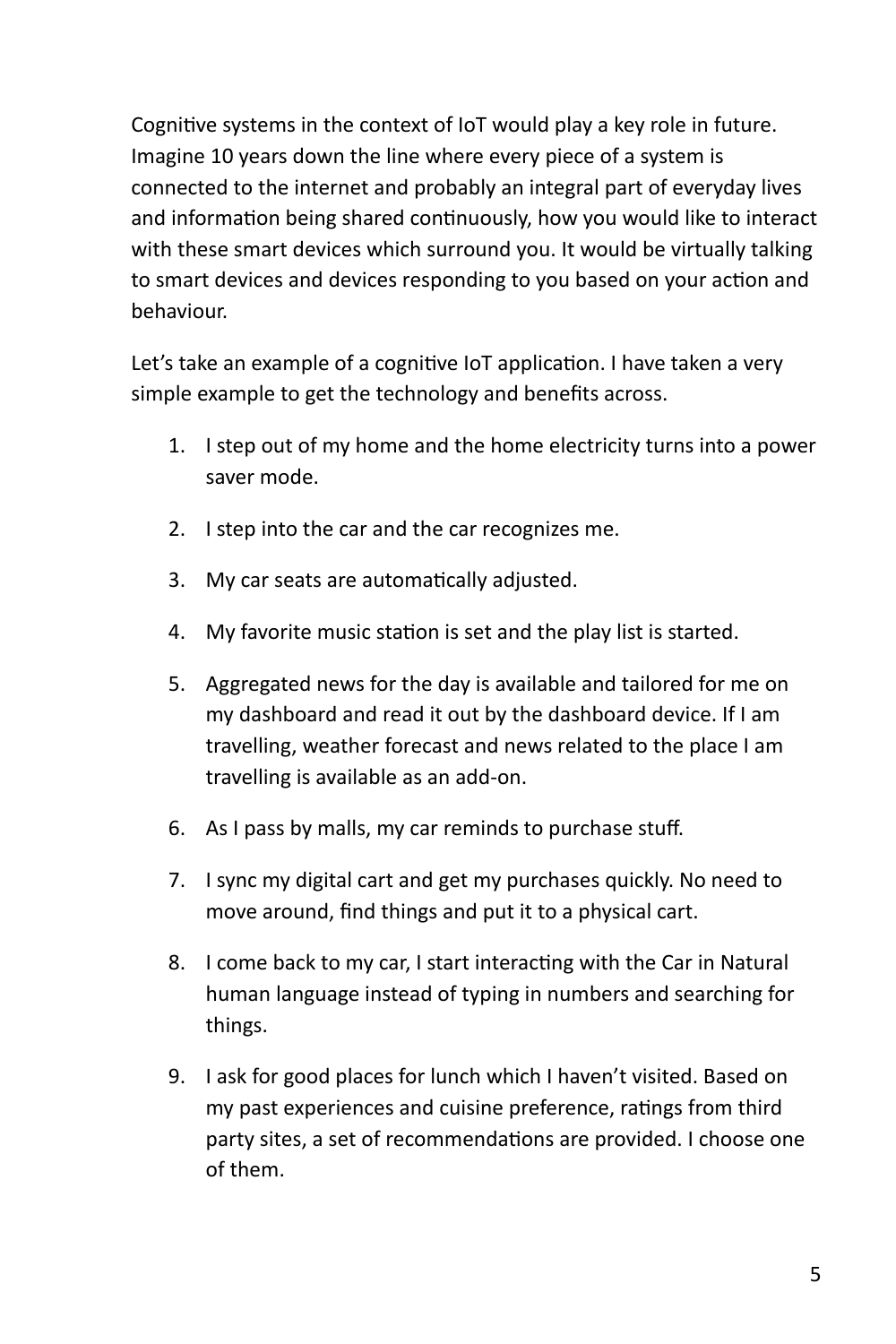- 10. GPS devices are synced up based on my response and direction's changed.
- 11. An alternative route is automatically selected based on traffic sensors and weather condition which the GPS device is subscribed to.
- 12. I have lunch, I don't need to carry cards, I am being recognized. The best credit card (after checking available offers for that restaurant) from my digital wallet is automatically selected and used for the payment. Welcome to smart cashless transactions.
- 13. I come back home, lights are back up again, all devices started
- 14. I say "good night", lights are dimmed and tell my clock to wake me up at 7:00 am after checking my flight status.

As you see in the above example, the real value is derived from how data from sensors are used as part of the broader ecosystem and how cognitive capabilities and learning are used to provide value added services. This is not programmed but learned over time. For instance, the connected car over a period of time should also provide recommendations on how to improve the mileage based on your driving patterns.

In future, you should be able to speak to devices through tweets, spoken words, gestures and devices would be able to understand the context and respond accordingly. For instance, a smart device as part of connected home would react differently as compared to devices in a connected car.

For a connected home, a cognitive IoT system can learn from you, set things up for you based on your patterns and movements, be it waking you up at the right time, start your coffee vending machines, sending you a WhatsApp message to start washing machine if you missed to start it based on your routine or take care of the home lighting system based on your family preferences. Imagine putting a smart controller and set of devices around your home, which observes you over a period of time and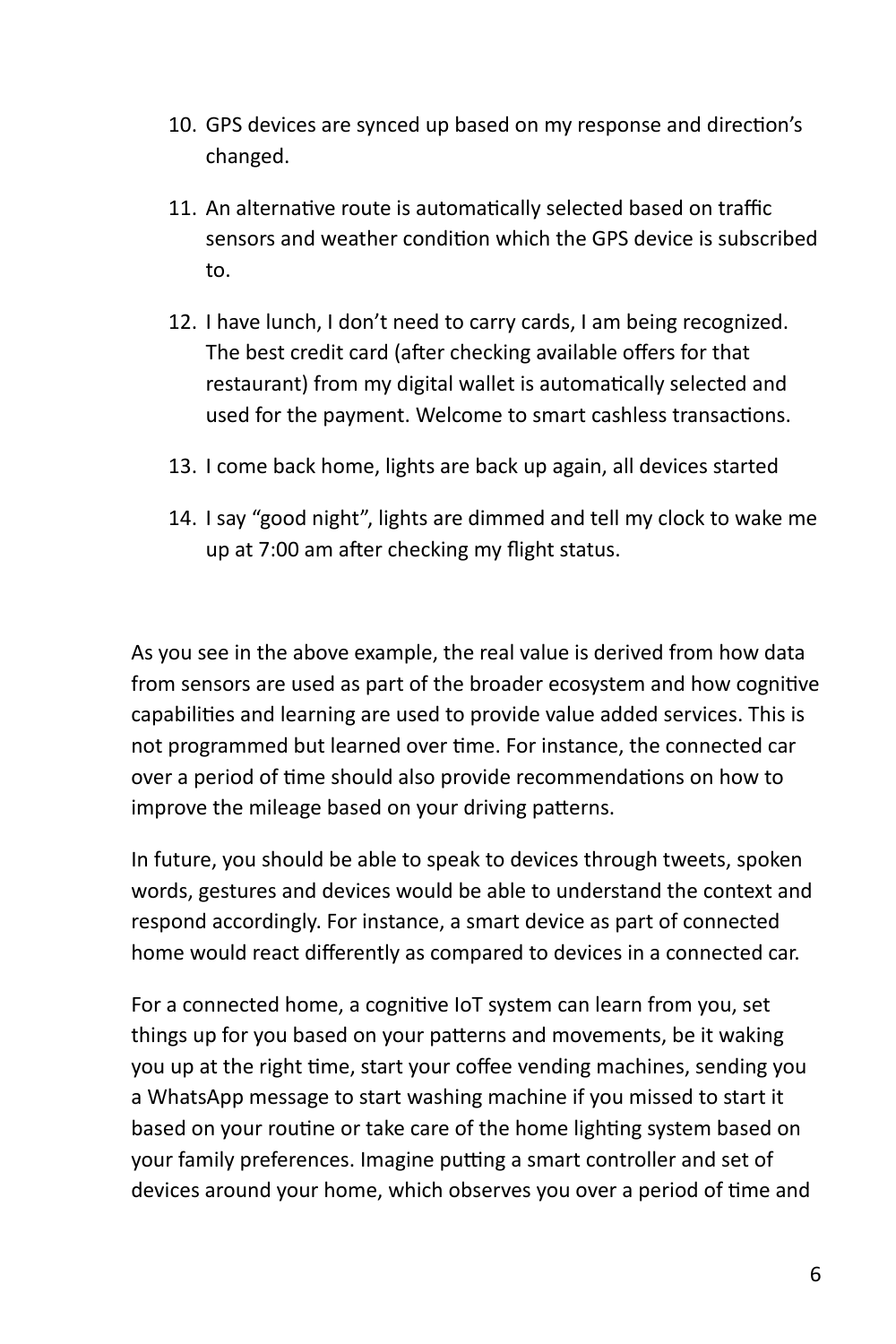start making intelligent decisions on Day 10 and continuously learn from you and your family interactions.

This is one of the areas where we would see a lot of innovation and investment happening in future and would be a key differentiator for connected products and extension to one's digital lives.

Next, we will look at how to realize the cognitive IoT architecture.

#### **The architecture of a connected word**

Let's start with a high level view of an IoT Cognitive Systems Architecture. The real value of IoT applications is realized by enabling them as part of existing applications and higher value-added services to create new innovative business solutions.



Let' start with what exists today. Creating an IoT Solution, requires a fundamental set of capabilities which is provided by an IoT platform. An IoT platform enables creating IoT solutions rapidly and at a minimum provides the following base set of capabilities.

An ability to register and connect things (devices)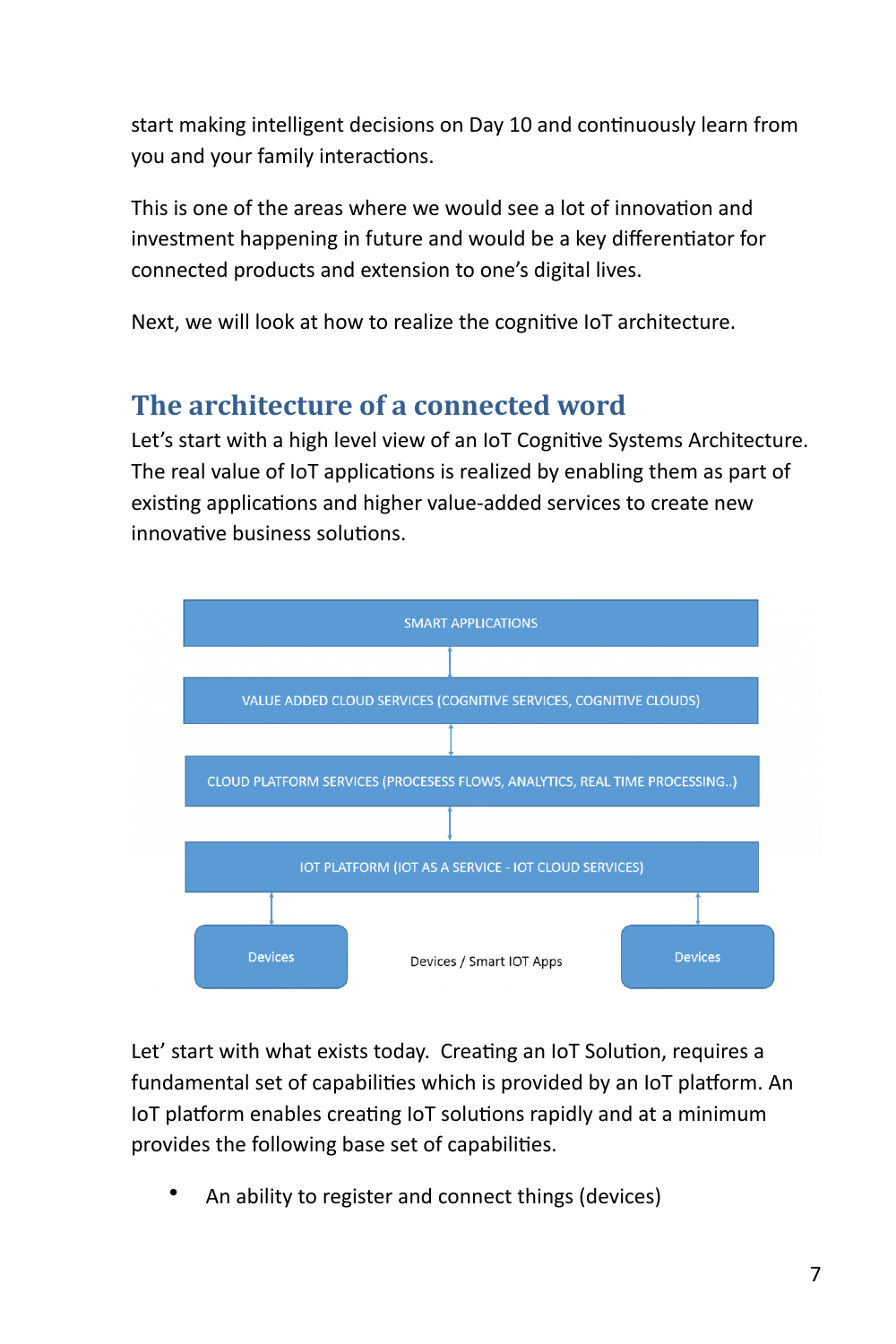- Ability to send and receive messages using some protocol.
- Manage subscription of these devices.
- Storage of messages.
- Visualization of messages.
- Analyzing the messages.
- Taking action after analyzing the messages.
- Security and Privacy
- Life cycle and governance.

The following figure describes some of the key components of an Internet of Things application. An IoT platform should enable building out an IoT application by providing a set of services that can be composed to form an end solution.



For instance, an IoT solution would rely on device SDKs to enable heterogeneous devices to connect securely to the platform, services to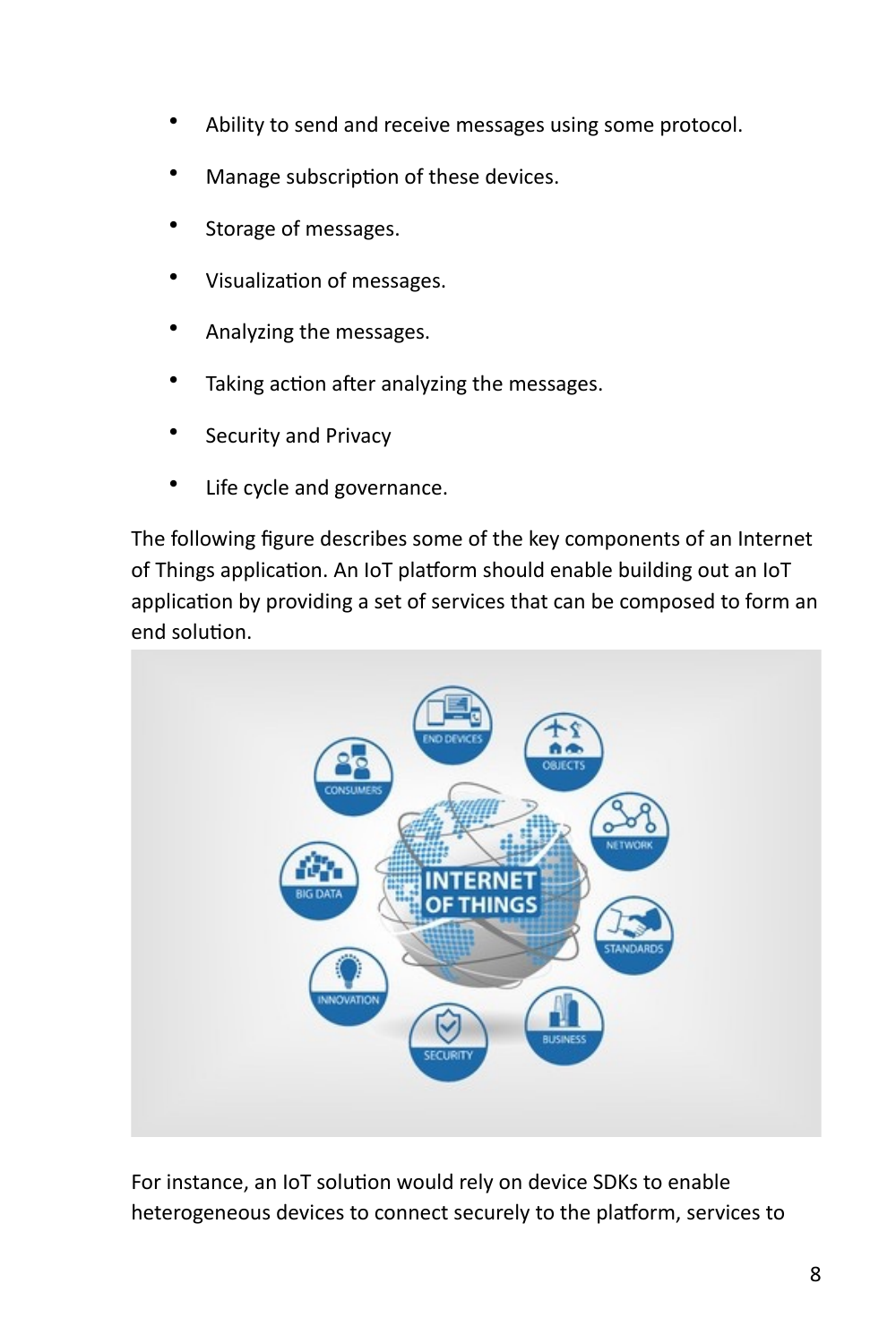store, analyze and filter messages, creating process flows and rules to determine what action needs to be executed, along with real-time monitoring and analysis.

With respect to IOT protocols, standards like MQTT & CoAP have evolved which are better suited for constrained environments than the standard web protocol (HTTP) and choosing a protocol depends on your application needs. There are evolving proposals like HPACK – Header Compression for HTTP/2 for compressing header fields in the requests which can be looked at for constrained devices. The point is with existing or new protocols, the IoT platform and sender/receiver needs to be aware of the protocol.

Also supporting a new device/hardware configuration requires an effort to make a set of libraries available which helps to get started on the device. The programming model supported for each device would be different. Also, management of billions of devices, life-cycle, code updates and firmware upgrades are still to be solved at large.

While existing IoT platforms provide a kick start, there is a need for a higher level of abstraction for devices, protocols, lifecycle management and deployment in the near future.

Secondly with devices being an integral part of our lives in a connected world, I envision a much stronger interconnect not just between machines, but also machine to human interaction and the whole cognitive aspects around it, where machines and humans (as well as machine to machine interaction) interacts using natural language, understand the context (based on the domains where IoT is applied), learns over a period of time from your behavioural patterns and suggest recommendations.

With the above aspects in mind, I propose the following architecture -

- An abstract communication protocols for devices.
- A Twitter-based architecture model for IoT with sophisticated event-driven capabilities.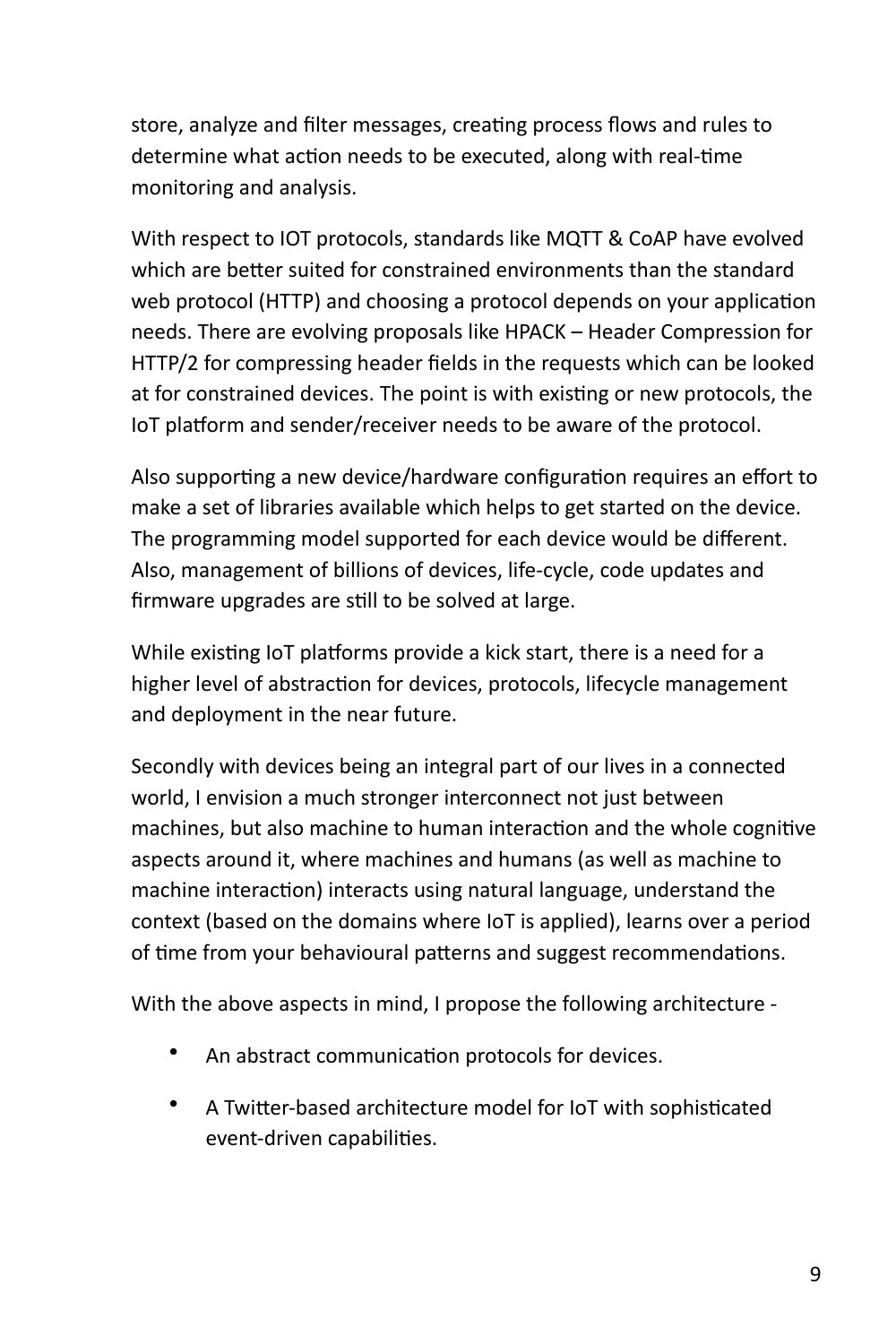A deployment model similar to container solutions like Docker for IoT.

#### **A New IoT Cognitive Architecture**

Don't you think it would be cool if a device can tweet about their status using natural language (instead of signals) and followers could pick up their status and do the next level of processing or take no action?

How about a car engine oil component communicating #change oil, which is followed by your maintenance engine guy which comes and changes the car oil? Here individual components can be followed by device or humans who may end up taking a corrective action.

How about you communicating to device #Wakeup at 7:00 after checking PNR #XXX or once you start your car, you get all reports of your car components in your dashboard  $-$ 

#oilcc ok

#cartyrefront1 ok

#cartyrefront2 ok

#cartyrefront3 ok

#cartyrefront4 less by 2%

#enginecc ok

How about you asking question about your car via an iTweet  $-$ 

 $@$ nb -> what is the mileage  $@$ xyz so far.

How about your car learning from your behaviour and data and providing suggestions via iTweets  $-$ 

 $@xyz$  ->  $@nb$  you can improve the mileage by the following...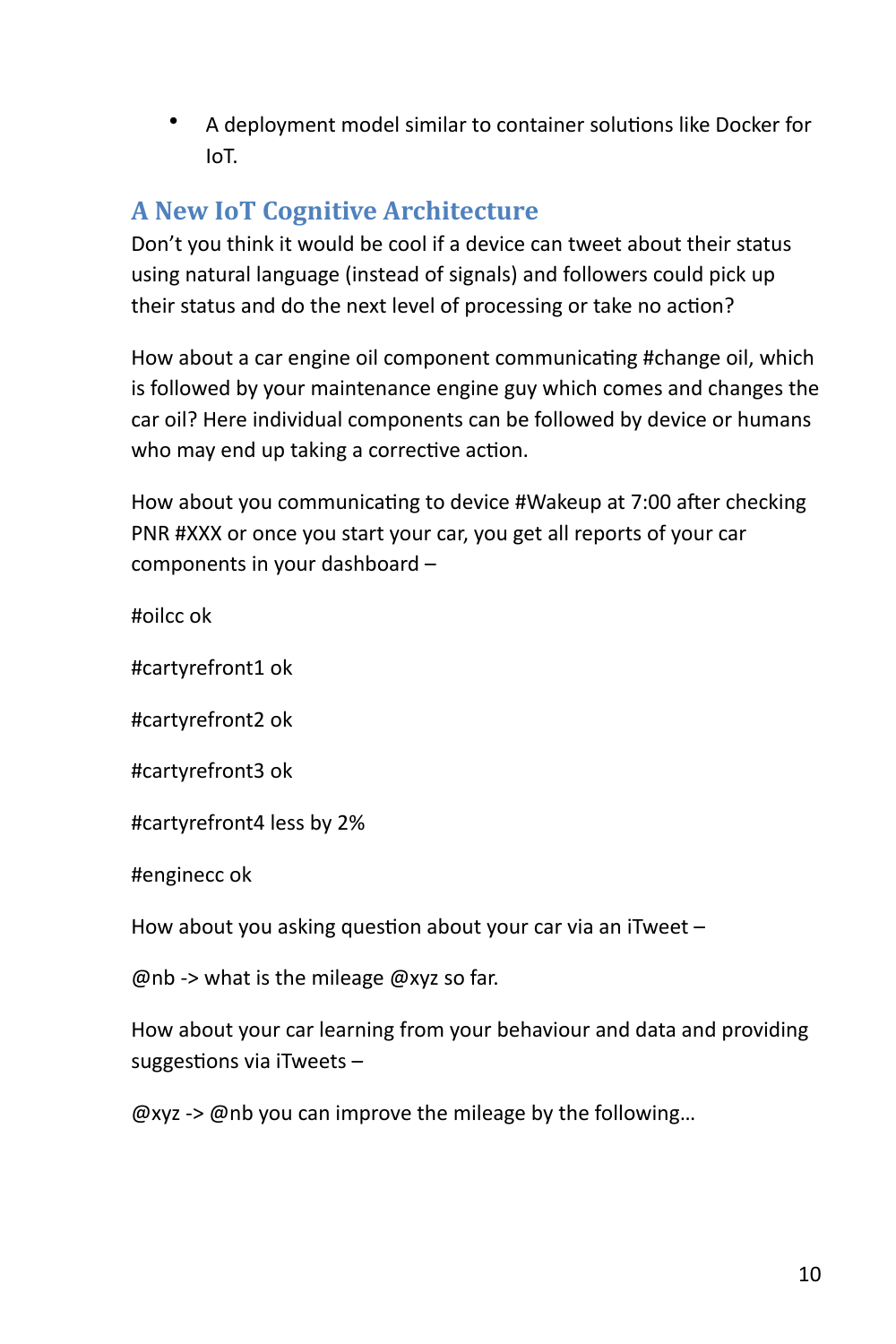The implementations and deployment can vary. You can have a private community to receive/restrict messages and follow various public communities (weather forecasts etc) to utilize the data and act on it.

With respect to protocol, the application/device doesn't need to worry about underlying protocols (MQTT, CoAP etc.) and communicate via the highest level of abstraction -> the natural language. The device can be equipped to take care of underlying implementations or hand off all communications to a controller (or edge/device/intillegent gateway) which decides the next course of action and provides the next step to these devices. The device itself may not be equipped to handle context, understanding languages and context and have the lowest power consumption and totally rely on the controller which communicates the right signals for devices to carry out.

Even a simple curl like implementation can be use by device to send messages and bulk of processing happening in controllers, like

#devicexx icurl "engine being shut down"

As we deploy IoT in different domains, the devices, controllers and underlying implementation would be well equipped to handle languages and context for that domain. The controller can leverage cognitive services to understand the language and the context in that domain. A connected home would use a different terminology than a connected car.

This is just one aspect, how about a private WhatsApp group for your devices, sharing their status and taking corrective action or a social community of connected cognitive devices, interconnected with your actual social profiles. Gartner predicts *Customer experience innovation* is one of Top Trends for 2015 and coming up with innovate solutions would be a key going forward.

I have talked about the consumer perspective only, but the same concepts can be extended to any service lifecycle of an object in any industry, right from its inception to its predictive maintenance and using this information as part of an existing application or new value added solutions to create innovate products and make lives safer and simpler.